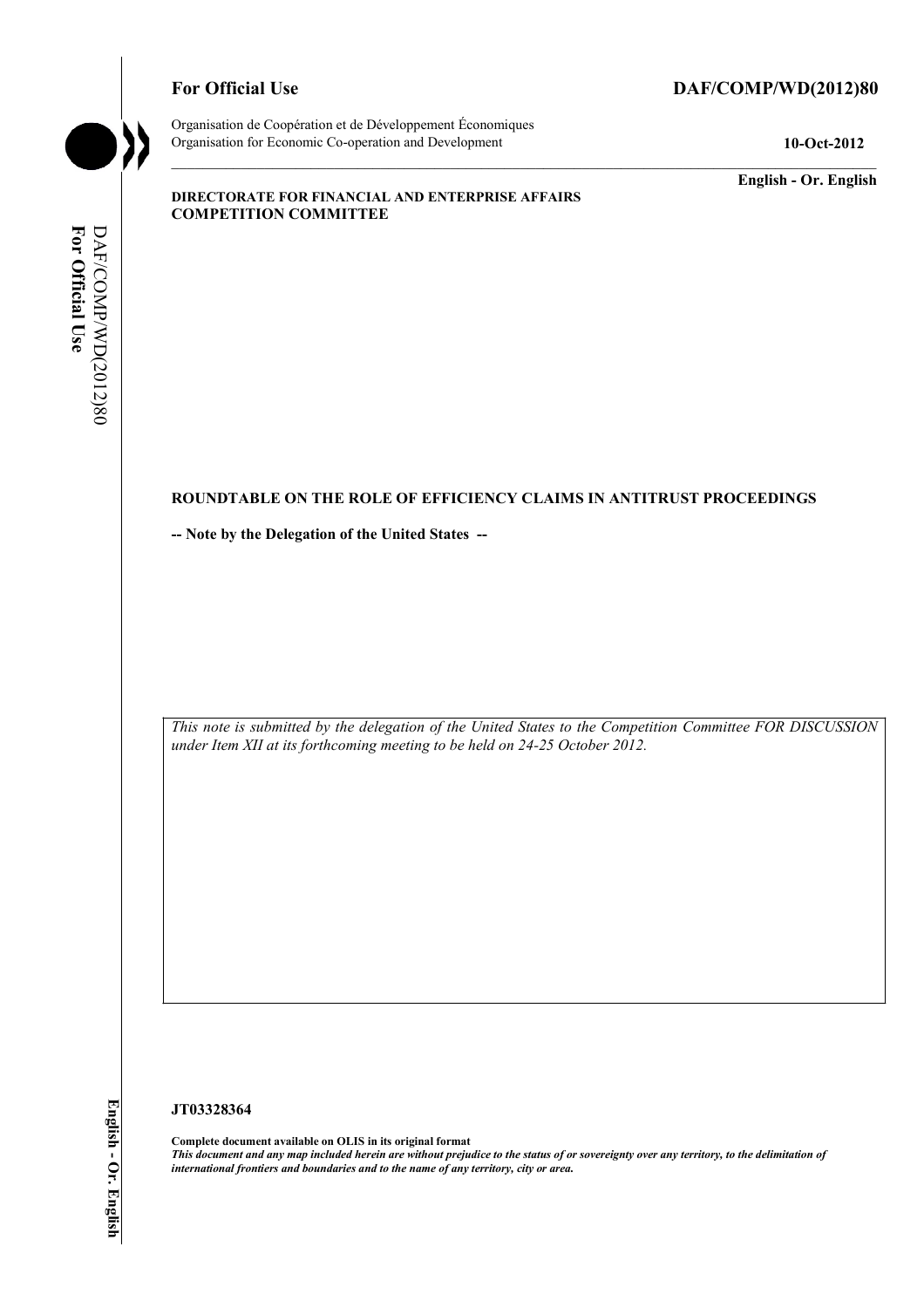## **ROUNDTABLE ON THE ROLE OF EFFICIENCY CLAIMS IN ANTITRUST PROCEEDINGS**

#### **-- Note by the United States --**

#### **1. Introduction**

 $\overline{a}$ 

 recognized that consideration of efficiencies in the analysis of both mergers and non-merger conduct is an for the activity, and may show how it will benefit consumers and increase consumer welfare. The 1. The antitrust enforcement agencies in the United States (the Federal Trade Commission ("FTC") and the Antitrust Division of the Department of Justice ("DOJ"), collectively the "Agencies") have long important part of proper competition analysis. In both types of cases, efficiencies may offer an explanation Agencies therefore consider efficiencies when evaluating whether a merger or conduct on balance harms competition.

2. With respect to mergers, demonstrating efficiencies allows the merging companies to provide the Agencies with a legitimate rationale for the proposed transaction that does not involve increased profitability through exercising additional market power obtained through the merger. Efficiencies from the transaction may increase the firm's ability to compete, and may benefit consumers through lower prices, improved quality, enhanced service, or new products.<sup>1</sup>

3. With respect to non-merger conduct, the company or companies involved may present efficiencies as a procompetitive justification for the conduct that is being evaluated for its anticompetitive effects. Agreements between competitors may allow the companies to deploy assets more efficiently, bringing products to market more quickly, at lower cost, or with higher quality. Agreements may also provide incentives to make output-enhancing investments.<sup>2</sup> Such agreements may, however, have anticompetitive effects in some circumstances. Thus, as explained in Section III/C. of this note, the Agencies consider both the efficiency justifications and the anticompetitive effects of the conduct to determine whether the conduct is procompetitive or harms competition.

4. Although the Agencies consider procompetitive efficiencies with respect to many types of agreements, U.S. law does not allow for the consideration of procompetitive efficiencies for certain agreements that always or almost always raise price or reduce output, such as price- or output-fixing agreements, agreements to allocate markets, and bid-rigging agreements.<sup>3</sup> Such agreements are treated as *per se* illegal, and courts evaluating such conduct will not consider arguments that such agreements may provide efficiencies.

<sup>1</sup>*See* U.S. Dep't of Justice and Federal Trade Comm'n, *Horizontal Merger Guidelines* (hereinafter Merger Guidelines) § 10 (2010), *available at* http://www.justice.gov/atr/public/guidelines/hmg-2010.pdf.

<sup>2</sup>*See* U.S. Dep't of Justice and Federal Trade Comm'n, *Antitrust Guidelines for Collaborations Among Competitors* (hereinafter Competitor Collaboration Guidelines) § 2.1 (2000), *available at*  http://www.ftc.gov/os/2000/04/ftcdojguidelines.pdf.

<sup>3</sup>*See, e.g., Nat'l Soc'y of Prof'l Eng'rs v. FTC*, 435 U.S. 679, 692 (1978).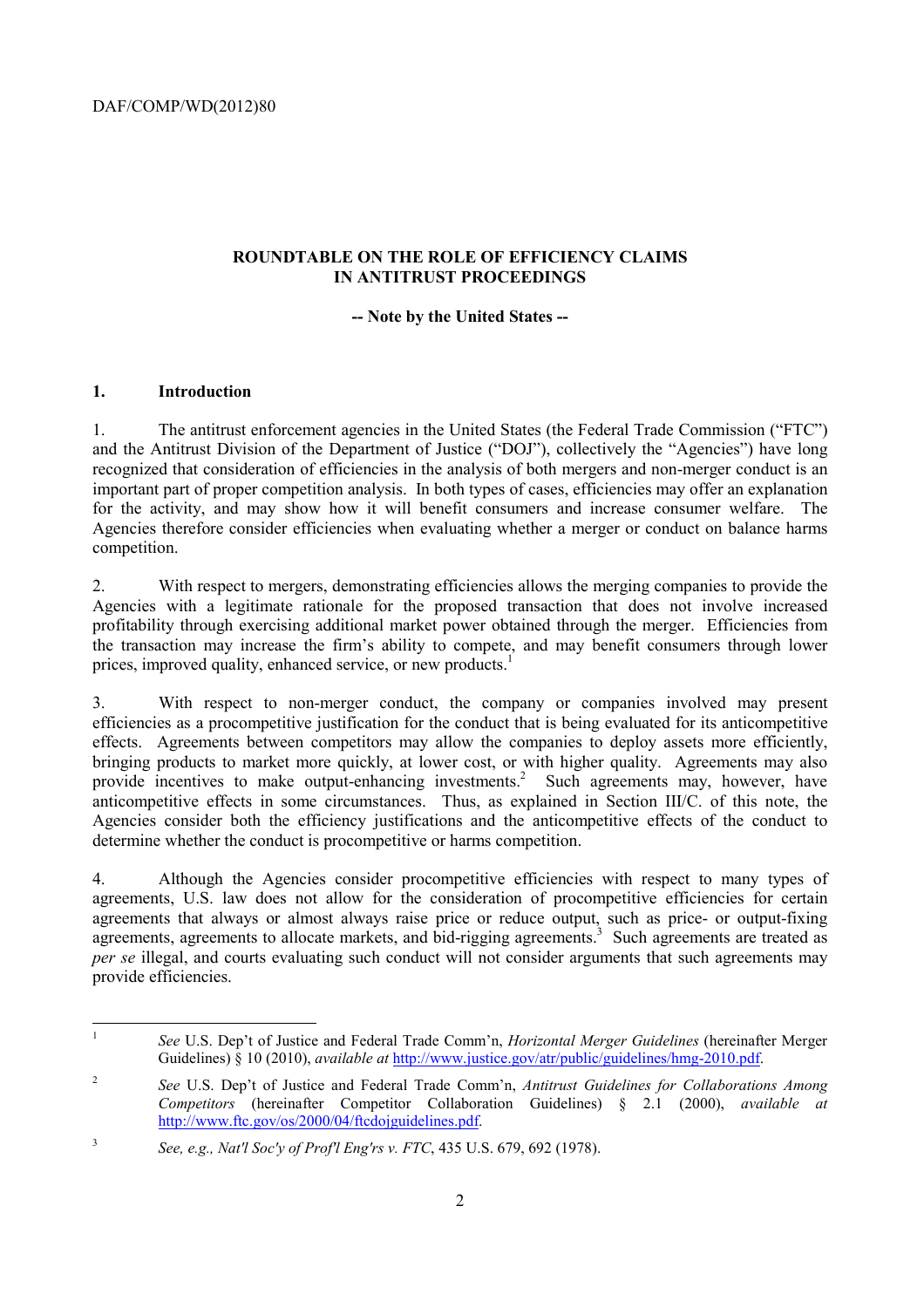5. For single-firm conduct, efficiencies also may offer a procompetitive justification for the conduct that is being evaluated. Various forms of unilateral conduct, including exclusive dealing, tying, and loyalty discounts, may have procompetitive benefits, such as obtaining economies of scope, improved product quality or functionality, or lower prices for consumers. On the other hand, such conduct can also, in certain circumstances, harm competition. Accordingly, as with agreements, the Agencies, as well as U.S. courts, evaluate such conduct by considering both the anticompetitive effects and the procompetitive justifications offered by the company.

 6. Typically evidence of potential efficiencies is in the hands of the merging parties or companies being investigated for anticompetitive conduct.<sup>4</sup> Accordingly, the Agencies expect that the merging parties will bring forward evidence of efficiencies. Similarly, in a case involving unlawful conduct, the companies charged with anticompetitive conduct are expected to advance any procompetitive justifications for the conduct.<sup>5</sup>

7. The Agencies do not consider efficiencies that are vague, speculative, or cannot reasonably be verified.<sup>6</sup> Thus, generic predictions of cost savings or increased output generally will not suffice to establish efficiencies.<sup>7</sup> Rather, a company must establish through concrete evidence that the efficiencies are likely to be realized.

#### **2. Types of Efficiency Claims**

#### *2.1 Mergers*

8. At the broadest level, mergers (or integrated joint ventures) may result in efficiencies that allow the merging firms to lower their costs, to offer a new or improved product, or to offer increased innovation. All of these efficiencies benefit consumers and are taken into account by the Agencies when attempting to assess a merger's likely impact.<sup>9</sup> Efficiencies achieved by the merging parties may in turn induce their competitors to attempt to achieve their own efficiencies.<sup>10</sup>

 9. Firms can reduce their costs by (1) combining complementary assets, (2) eliminating duplicate activities, or (3) achieving scale economies.<sup>11</sup> Cost savings may accrue to the firm's variable costs or fixed costs. Variable costs are those costs which vary with a firm's change in output (*e.g*., raw materials are typically a variable cost), whereas fixed costs are those borne by a firm regardless of its level of output (*e.g*., a fixed-term lease for the firm's office space). Variable cost savings, once achieved, do not in turn spur other cost savings and so they are often called "static efficiencies."

 <sup>4</sup>*See, e.g.*, U.S. Dep't of Justice and Federal Trade Comm'n, *Commentary on the Horizontal Merger Guidelines* (hereinafter Commentary) at 50 (2006), *available at*  http://www.ftc.gov/os/2006/03/CommentaryontheHorizontalMergerGuidelinesMarch2006.pdf.

 $11$  *Id.* 

<sup>5</sup> <sup>5</sup>*United States v. Microsoft Corp.*, 253 F.3d 34, 59 (D.C. Cir. 2001) (en banc); *United States v. Visa U.S.A., Inc.*, 344 F.3d 229, 238 (2d Cir. 2003); *Polygram Holding, Inc. v. FTC*, 416 F.3d 29, 36 (D.C. Cir. 2005).

 $6 \qquad$  Merger Guidelines  $§$  10.

 $\frac{7}{10}$  *Id.* 

<sup>8</sup>*Id. See also* Commentary, at 49.

<sup>9</sup> Merger Guidelines § 10.

 $10$ Commentary, at 49.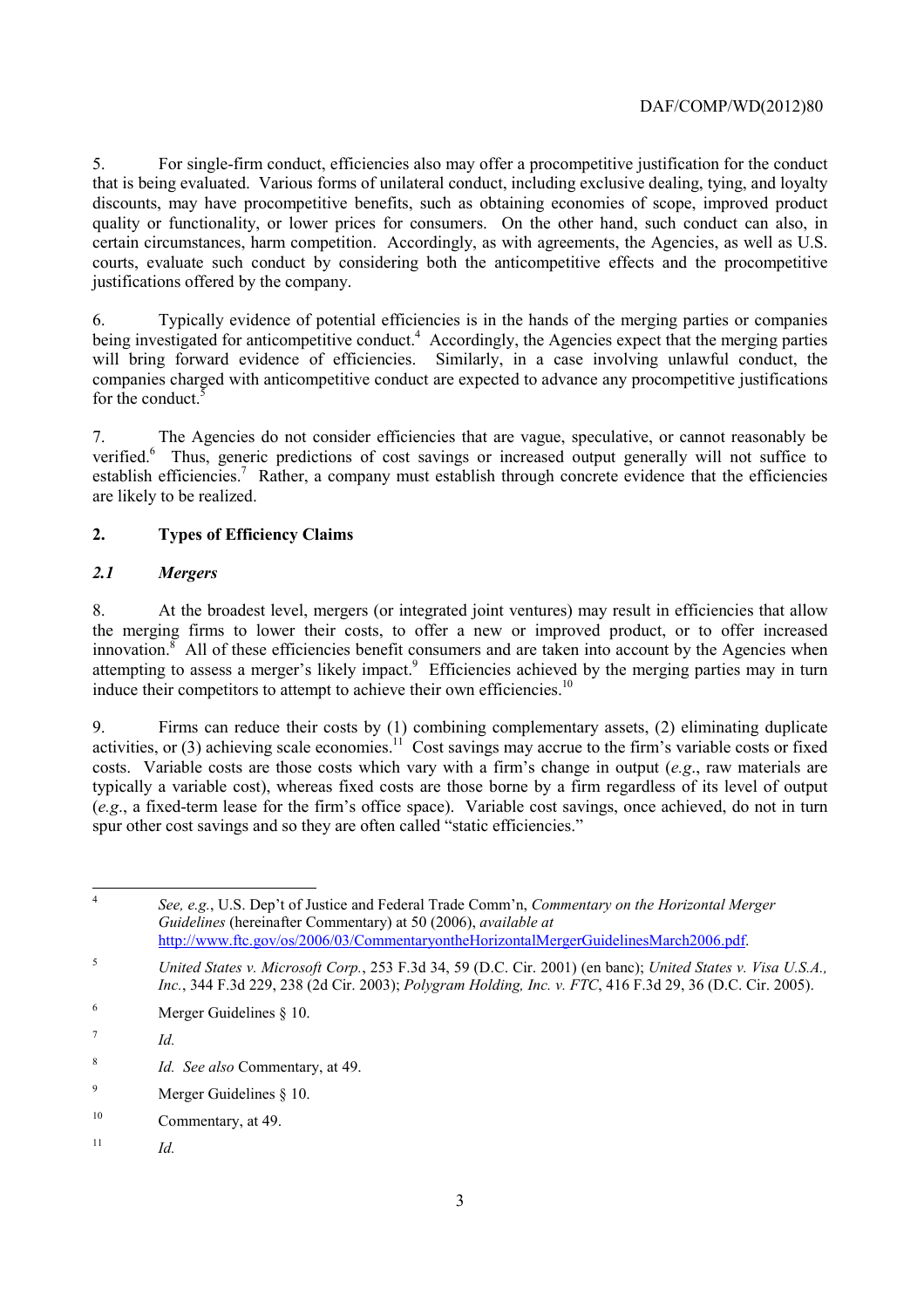A firm's level of output is set at the point at which its marginal cost equals its marginal revenue. 10. A firm's level of output is set at the point at which its marginal cost equals its marginal revenue. Reductions in a firm's marginal cost will lead to a higher level of output which, all else equal, leads to a lower price. Because marginal costs are affected by variable (but not fixed) costs, variable cost savings are  $\csc 13$  Additionally, fixed cost savings may also result in lower prices, but in the longer term.<sup>14</sup> more likely to result in a reduction in price than fixed cost savings. Therefore, efficiencies gained from variable cost reductions are generally more likely to immediately result in lower prices than efficiencies gained from fixed cost reductions.<sup>12</sup> However, some fixed cost savings may in fact result in short-term price reductions (*e.g.*, when selling prices are determined on a cost-plus basis that incorporates fixed

in innovation, these sorts of efficiencies are often called "dynamic efficiencies."<sup>17</sup> 11. Mergers may also allow the merging firms to combine complementary assets or capabilities in order to offer new or improved products or processes, or to increase the level of innovation. For example, the FTC closed its investigation of Genzyme Corp.'s acquisition of Novazyme Pharmaceuticals, Inc. because the merger accelerated the development of drugs that treated Pompe disease.<sup>15</sup> In particular, each firm had unique capabilities and technologies, and it was the combination of the capabilities and technologies that would accelerate innovations in the treatment of Pompe disease.<sup>16</sup> Because a given product improvement or increase in innovation can in turn spur further product improvements or increases

#### *2.2 Non-Merger Agreements and Conduct*

resources of two or more otherwise competing entities.<sup>19</sup> 12. Outside the merger context, procompetitive justifications and efficiency claims vary greatly, depending on the conduct or competitor relationship at issue. Arrangements that are identified as *per se*  illegal (*i.e.*, those that "always or almost always tend[] to raise prices or reduce output") are illegal regardless of any claimed business purpose or procompetitive justification.<sup>18</sup> Nonetheless, the Agencies recognize that many collaborations between competitors, such as professional associations, licensing arrangements and strategic alliances, have procompetitive benefits, usually stemming from the pooled

13. Benefits from competitor collaborations are specific to the nature of the relationship itself; they may include lower production costs through the combined achievement of economies of scale, quality improvements generated through complementary capabilities between two firms, or accelerated innovation through combined research activities.20 Courts, also, have acknowledged efficiencies and procompetitive

 $\overline{a}$ 

<sup>20</sup>*Id*.

<sup>12</sup>*Id.*, at 57.

<sup>13</sup>*Id.*, at 58.

<sup>14</sup>*Id*.

<sup>15</sup>  http://www.ftc.gov/opa/2004/01/genzyme.shtm*. See also* Commentary, at 53. 15 FTC Press Release, FTC Closes its Investigation of Genzyme Corporation's 2001 Acquisition of Novazyme Pharmaceuticals, Inc. (Jan. 13, 2004), *available at* 

<sup>16</sup> See Commentary, at 53.

<sup>17</sup> Statement of Steven C. Salop, "Efficiencies in Dynamic Merger Analysis," Hearings on Global and Innovation Based Competition, Nov. 2, 1995, *available at* http://www.ftc.gov/opp/global/saloptst.shtm.

<sup>18</sup> See Competitor Collaboration Guidelines, at § 3.2.

<sup>19</sup> *Id.*, at § 2.1.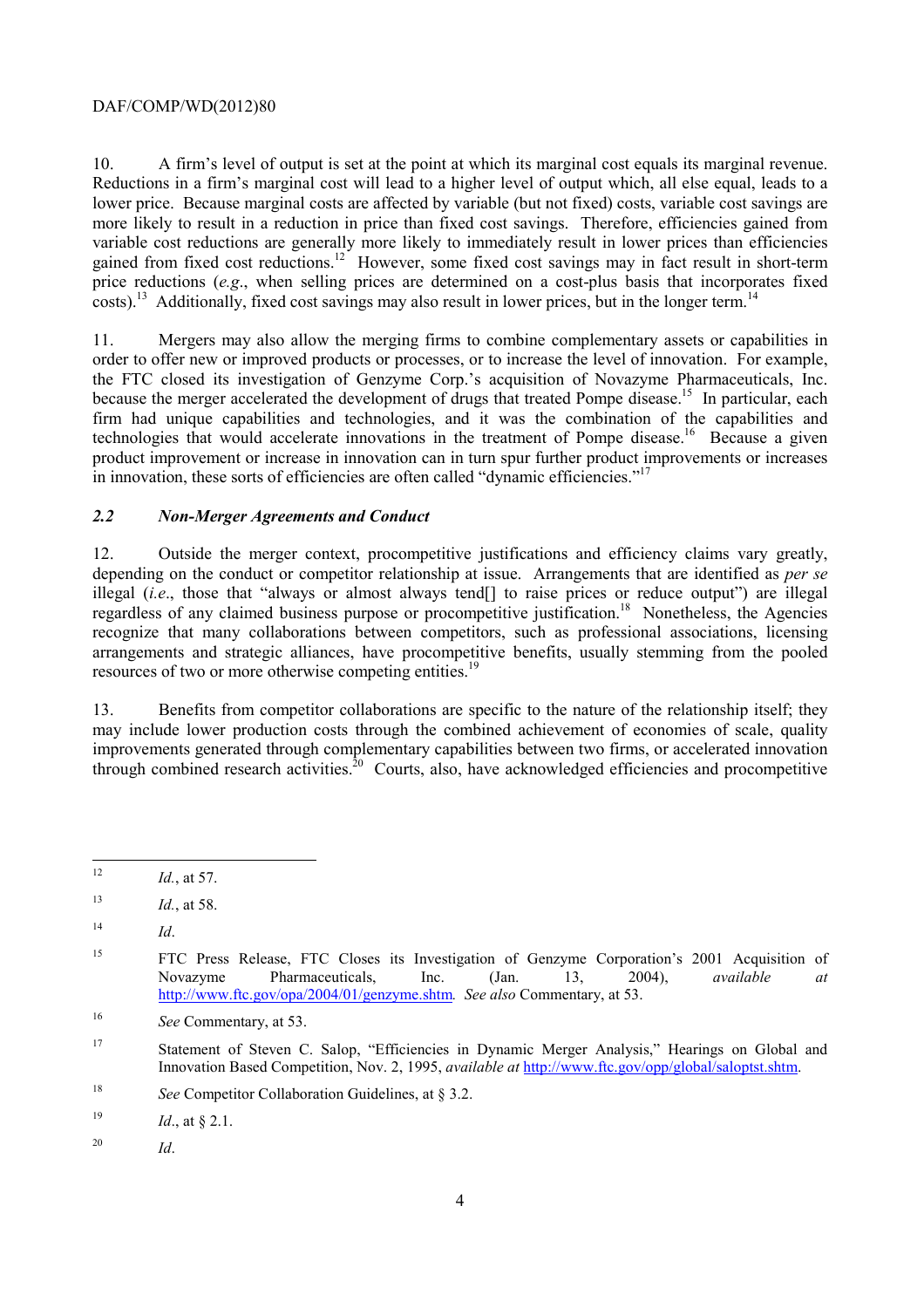benefits stemming from horizontal agreements between competitors, including reduced transaction costs, increased consumer choice, and increased quality of care.<sup>21</sup>

predictable prices for retailers, allowing them to reduce costs.<sup>22</sup> In *Continental T.V. v. GTE Sylvania Inc.*, consumers.<sup>23</sup> 14. In addition, courts have long recognized that efficiencies may result from non-price vertical restraints, whether they result from unilateral conduct or pursuant to a vertical agreement. For example, exclusive dealing arrangements have been held to, among other things, create a stable supply and the Court found that non-price vertical restraints can reduce or eliminate free-riding, which, in turn, may encourage benefits such as retailer investment in services and promotional efforts and more options for

#### **3. Assessing Efficiency Claims**

#### *3.1 Evidence and Proof Issues*

15. The bulk of the information necessary for the Agencies to accurately assess parties' efficiency claims is in the hands of the parties themselves. Therefore, the burden of production on efficiencies rests with the parties to the merger, both in the investigation and the litigation context.<sup>24</sup>

16. Once the parties have supplied the Agencies with the information they believe substantiates their projected efficiencies, the Agencies will integrate their assessment of the projected efficiencies into their analysis of the merger's likely competitive effects. The Merger Guidelines note that "efficiencies are most likely to make a difference in merger analysis when the likely adverse competitive effects, absent the efficiencies, are not great."25 Additionally, "[e]fficiencies almost never justify a merger to monopoly or near-monopoly."<sup>26</sup>

17. If the Agencies elect to challenge a matter in court, the parties may offer evidence of the merger's likely efficiencies to establish that the merger is procompetitive, and that the Agencies' evidence offers an inaccurate prediction of the merger's likely effect.27 However, if the Agencies make a strong *prima facie*  showing of likely competitive harm, one court has said that the parties must offer "proof of extraordinary efficiencies<sup>"28</sup>

 $21$ <sup>21</sup>*See, e.g., Paladin Assocs. v. Montana Power Co.*, 328 F.3d 1145 (9th Cir. 2003) (holding that five-year assignments of natural gas transportation between competitors had sufficient procompetitive benefits, including reducing transaction costs and increasing consumer choice).

 $22$  stimulate interbrand competition"); *Stop & Shop Supermarket Co. v. Blue Cross & Blue Shield*, 373 F.3d <sup>22</sup>*Bus. Elecs. Corp. v. Sharp Elecs. Corp*., 485 U.S. 717, 724 (1988) (citing *Cont'l T.V. v. GTE Sylvania Inc*., 433 U.S. 36, 52 n.19 (1977)) (noting that non-price vertical restraints on trade have "real potential to 57, 62 (1st Cir. 2004) (noting that "because [exclusive dealing] agreements can achieve legitimate economic benefits (reduced cost, stable long-term supply, predictable prices), no presumption against such agreements exists today."). More recently, in *Leegin Creative Leather Products, Inc. v. PSKS, Inc*., the Supreme Court held that vertical price restraints may also have procompetitive justifications. 551 *U.S.*  877, 907 (2007).

<sup>23 433</sup> U.S. at 54-55.

 $24$ <sup>24</sup>*See* Merger Guidelines § 10; *see also* Commentary, at 59.

<sup>&</sup>lt;sup>25</sup> Merger Guidelines  $\delta$  10.

<sup>26</sup> *Id.* 

<sup>27</sup>*FTC v. Staples*, 970 F.Supp. 1066, 1088 (D.D.C. 1997).

<sup>28</sup> <sup>28</sup>*FTC v. Heinz*, 246 F.3d 708, 720 (D.C. Cir. 2001).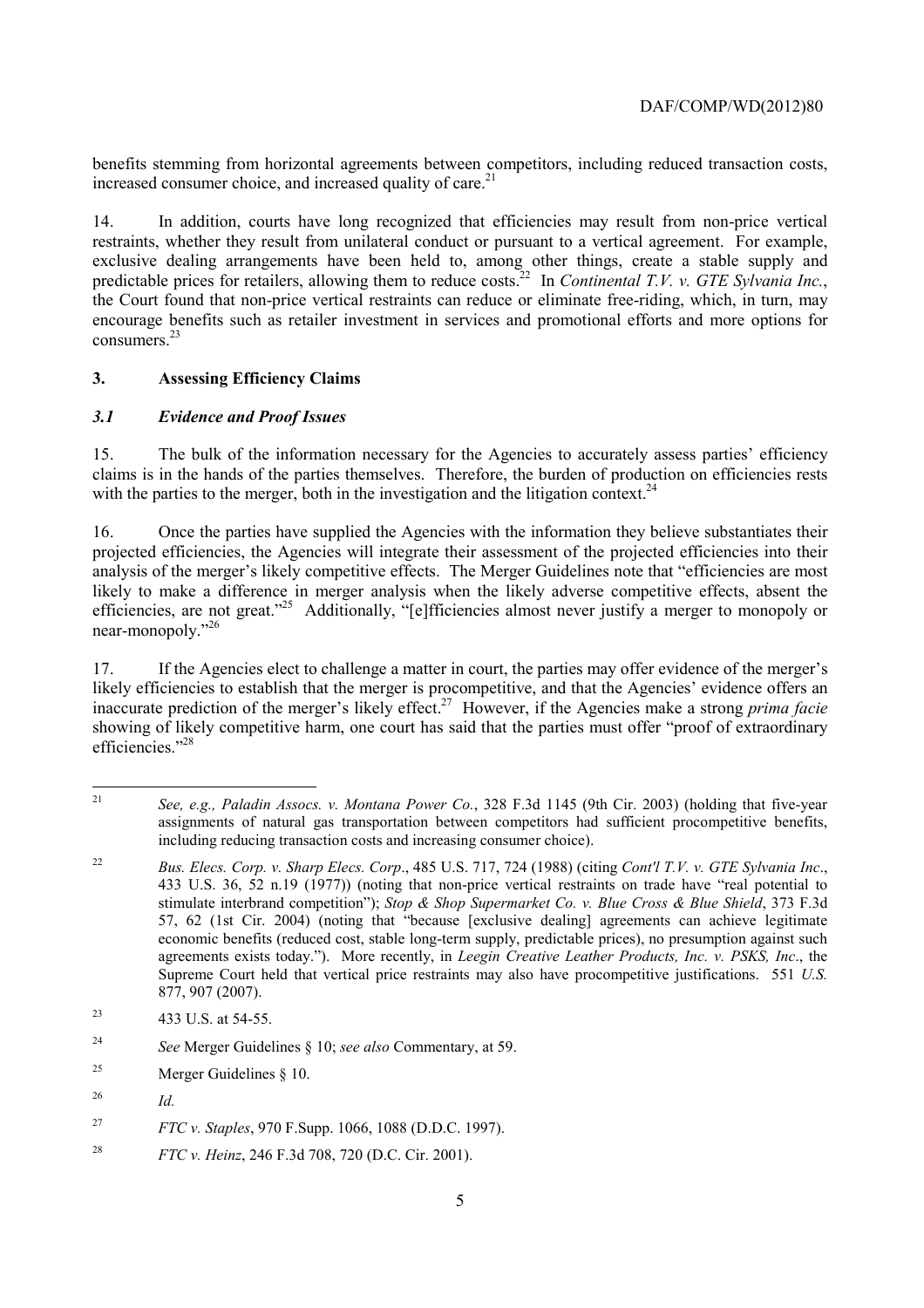#### *3.2 Specific Criteria for Assessment in Merger Cases*

 18. According to the Merger Guidelines, "[t]he Agencies will not challenge a merger if cognizable efficiencies are of a character and magnitude such that the merger is not likely to be anticompetitive."<sup>29</sup> "Cognizable" efficiencies are (1) merger-specific, (2) verified, and (3) "do not arise from anticompetitive reductions in output or service. $\cdot^{330}$ 

Agencies to conclude that the merger will not have an anticompetitive effect in the relevant market."<sup>31</sup> 19. Although the Merger Guidelines do not explicitly require cost savings be passed on to consumers, they do note that "[t]he greater the potential adverse competitive effect of a merger, the greater must be the cognizable efficiencies, and the more they must be passed through to customers, for the Accordingly, the Agencies focus on ultimate effects on consumers.

 accomplishing the efficiency (*e.g*., a joint venture or a contractual arrangement) must be "practical in the business situation" and not "merely theoretical."<sup>32</sup> The Commentary to the Merger Guidelines provide an 20. Merger-specific efficiencies are "likely to be accomplished with the proposed merger and unlikely to be accomplished in the absence of . . . the proposed merger." Alternative means of example of an efficiency that was not merger-specific in the case of merging firms that proposed achieving cost savings by consolidating their packaging facilities.<sup>33</sup> One of the merging firms planned to close some of its packaging facilities and shift the volume to other packaging facilities that it currently owned, and not to a packaging facility then owned by the other party to the transaction.<sup>34</sup> Because this cost saving could occur without the merger, it therefore did not meet the merger-specificity requirement.<sup>35</sup>

costs of doing so), [and] how each would enhance the merged firm's ability and incentive to compete."  $36$ 21. Verification of efficiencies means the Agencies must be able to verify "by reasonable means the likelihood and magnitude of each asserted efficiency, how and when each would be achieved (and any Efficiencies are most likely to be substantiated when they are analogous to past experiences.<sup>37</sup> The Agencies will not consider efficiency claims that are "vague, speculative, or otherwise cannot be verified by reasonable means."<sup>38</sup> Since cost savings are both quantifiable and under the control of the merging parties, they are less likely to be vague and speculative. On the other hand, the realization of dynamic efficiencies often depends in part on events out of the control of the merging parties, and likely to be achieved further into the future. Therefore, dynamic efficiencies are likely to be more speculative than cost savings.

22. Achieving some efficiencies may require up-front expenditures. Such efficiencies are assessed net of any cost required to achieve them.

- $\overline{a}$ Merger Guidelines § 10.
- $30$ <sup>30</sup>*Id*.
- $^{31}$  *Id.*
- $32$ <sup>32</sup>*Id*.

- $^{34}$  *Id.*
- <sup>35</sup>*Id*.
- 36 Merger Guidelines § 10.
- 37 <sup>37</sup>*Id*.
- <sup>38</sup>*Id*.

<sup>33</sup> <sup>33</sup>*See* Commentary, at 52-53 (citing Fine Look—Snazzy, Disguised FTC Matter).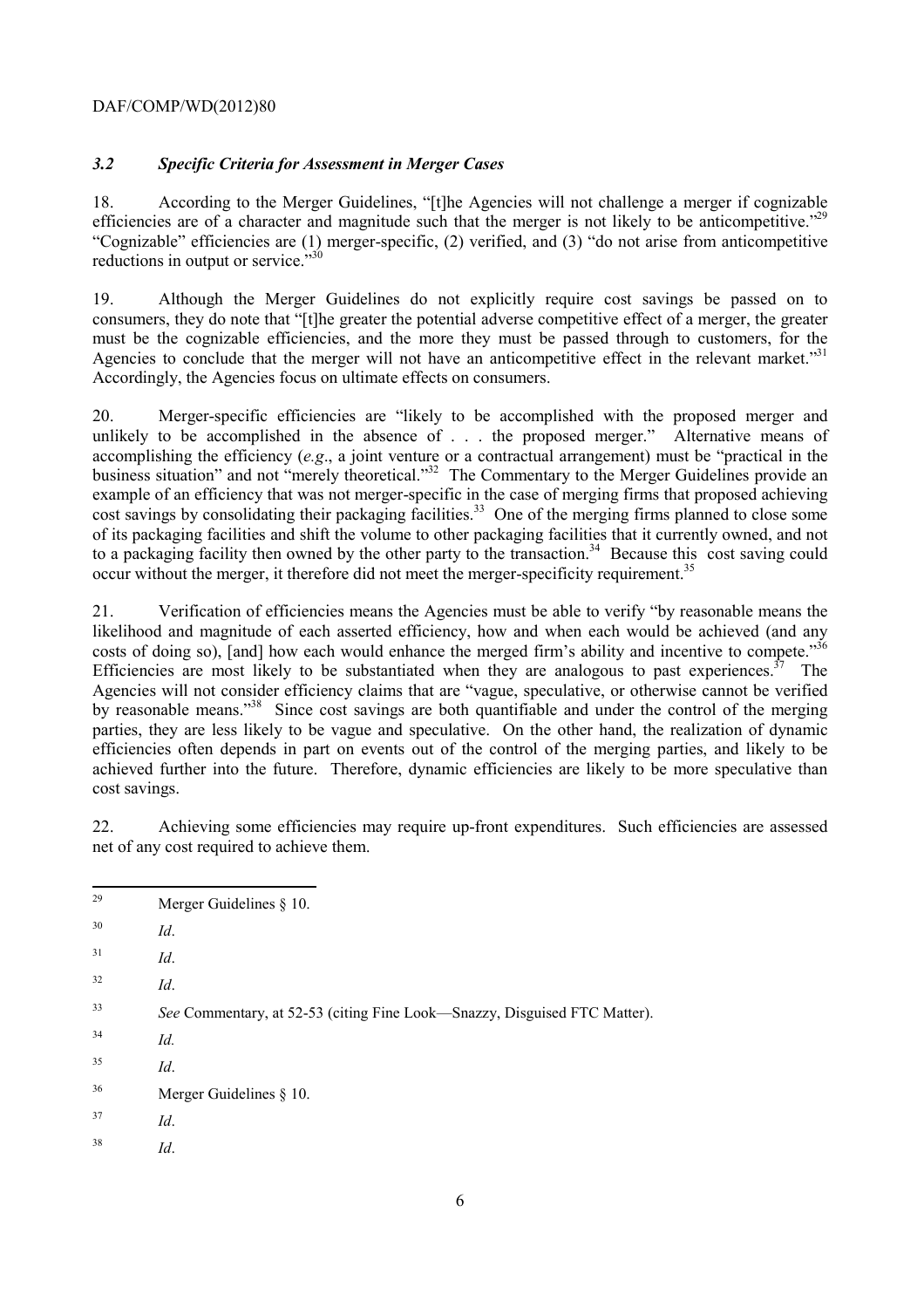Projections of cost savings may include savings that are not expected to be realized immediately. 23. Projections of cost savings may include savings that are not expected to be realized immediately. Such delayed cost savings are less likely to be realized, because the assumptions underlying the projections may change with time. Therefore, delayed cost savings are given less weight than cost savings that are projected to be achieved in the near term.

24. Additionally, efficiencies that are achieved by a reduction in output or service are not considered cognizable.<sup>39</sup> For instance, cost savings achieved by eliminating sales staff are likely to result in a reduction in customer service, and therefore are less likely to qualify as cognizable efficiencies.

great while the anticompetitive effect in the relevant market(s) is small.<sup> $342$ </sup> 25. Generally, the Agencies will challenge a merger that has anticompetitive effects in any relevant market.<sup>40</sup> However, the Agencies reserve the discretion to "consider efficiencies not strictly in the relevant market, but so inextricably linked with it that a partial divestiture or other remedy could not feasibly eliminate the anticompetitive effect in the relevant market without sacrificing the efficiencies in the other market(s)."<sup>41</sup> The Agencies will be more likely to credit such "out-of-market" efficiencies "when they are

### *3.3 Specific Criteria for Assessment in Non-Merger Cases*

collaborations that are found to cause, or are likely to cause, competitive harm, but are not *per se* illegal.<sup>43</sup> 26. The Agencies will consider efficiencies claims and procompetitive justifications for competitor The evaluation of efficiencies parallels the Agencies' approach to efficiency claims in merger cases. The efficiencies must be "cognizable," that is: verified, not resulting from a restriction in output or services, and unable to be achieved through practical, less restrictive means.<sup>44</sup> The cognizable efficiencies are also net of the costs of achieving them and of the competitor agreement itself.<sup>45</sup>

necessity to prevent opportunistic conduct that may thwart procompetitive aims.<sup>48</sup> 27. An important element of the Agencies' analysis is that the competitor agreement be "reasonably necessary" to achieve the asserted efficiencies.<sup>46</sup> In evaluating whether the agreement is overbroad or unnecessary, the Agencies generally consider whether there are practical, realistic business alternatives that can achieve the same benefits.<sup>47</sup> Factors that may be relevant are the duration of the agreement and its

 evidence of the agreement's procompetitive virtues; in response, the plaintiff may offer evidence that there 28. Courts rely on a "rule of reason" analysis to evaluate competitor agreements that are not *per se*  illegal. Although the specific formulations vary, courts usually apply some version of a burden-shifting framework: after a plaintiff has established an anticompetitive effect, the defendant may rebut with are less restrictive means of achieving the asserted benefits or that the agreement is not reasonably

- <sup>41</sup>*Id*.
- <sup>42</sup>*Id*.
- 43 <sup>43</sup>*See* Competitor Collaboration Guidelines, at § 3.36.
- <sup>44</sup>*Id*.
- <sup>45</sup>*Id*.
- 46 *Id.*, at § 3.36(b).
- 47 <sup>47</sup>*Id*.
- <sup>48</sup>*Id*.

 $\overline{a}$ <sup>39</sup>*Id*.

 $40$ Merger Guidelines § 10, n. 14.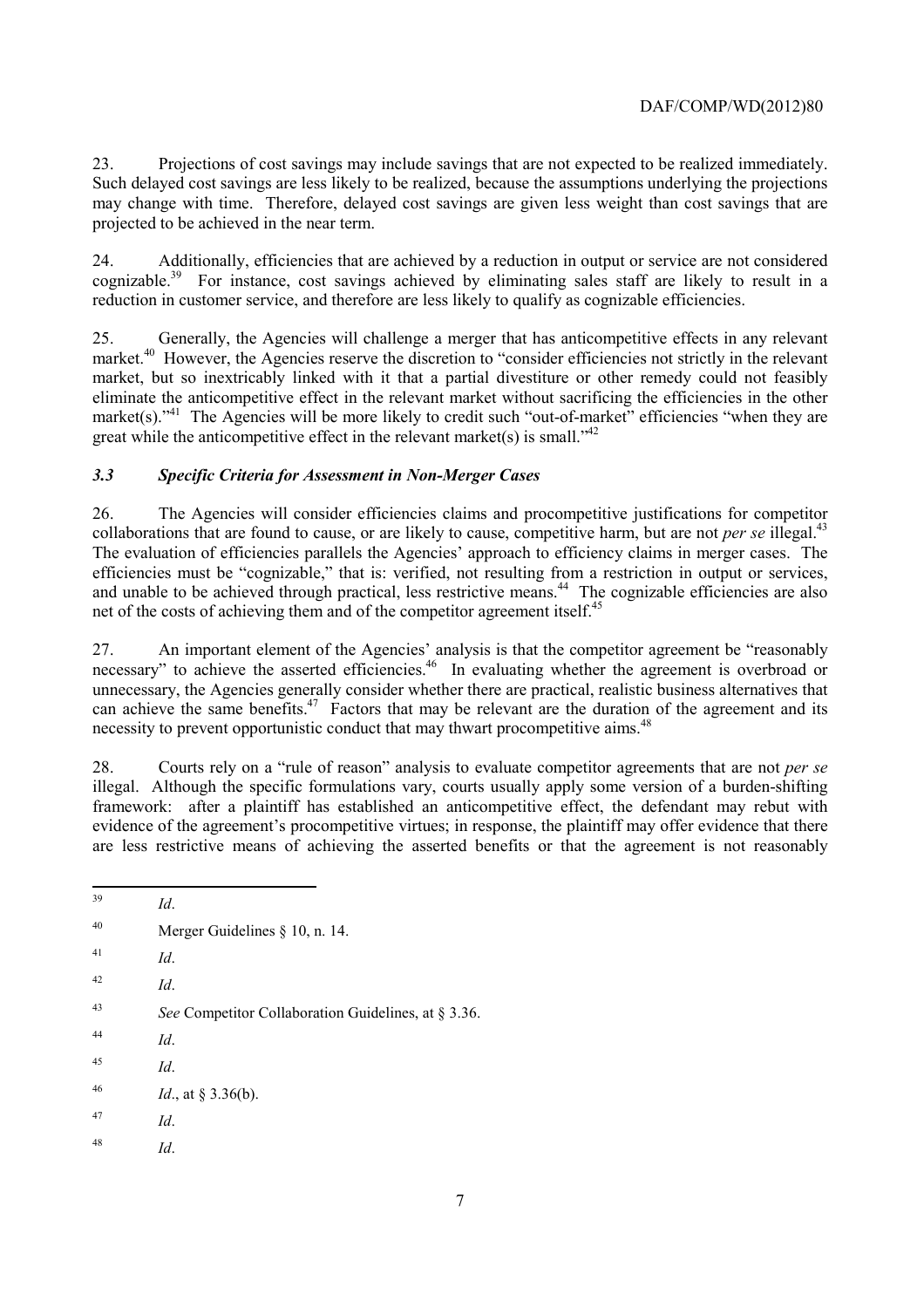that is pretextual  $(i.e.,$  that did not actually motivate the business to act the way it did).<sup>51</sup> necessary.<sup>49</sup> Some courts apply a fourth "balancing" factor to the analysis, weighing the overall harm against the gain.<sup>50</sup> However, courts will reject a procompetitive justification for anticompetitive conduct

conduct itself, and not simply be permissible or desirable goals that can be achieved through other means.<sup>52</sup> example, where a restraint is justified solely by the need to preserve a firm's profitability or reduce its costs.<sup>53</sup> 29. Importantly, the procompetitive justifications of efficiencies must depend on the challenged Courts may also reject claims that fail to demonstrate that consumers genuinely benefit from the conduct, for

 *States v. Microsoft*. 54 30. In unilateral conduct cases, some courts have used a similar burden-shifting analysis, as in *United* 

#### **4. Ex-post Assessment of Efficiency Claims**

31. 31. In reviewing mergers, the Agencies evaluate efficiency claims made by the parties that may counter or outweigh the anticipated anticompetitive effects from the merger. In most investigations, the mergers under scrutiny are proposed, not consummated, so that claimed efficiencies are conjectural. In a relatively small proportion of investigations, the mergers under scrutiny have been consummated, making it possible to take into account at least some of the actual effects of the merger, including efficiencies, in an overall assessment of its consequences.

32. Under certain conditions, ex-post evaluations of efficiency claims may be possible, and such evaluations may even be relevant to the prospective assessment of efficiency claims in investigations of proposed mergers. The use of ex-post evidence of efficiencies occasionally becomes possible in situations in which the parties to a merger under review are making efficiency claims which, if valid, might be expected to have resulted from other mergers between similarly situated parties in the same or similar industries as in the merger under review. If parties to a proposed merger are claiming that the merger would generate efficiencies of the type that could be expected to have been generated by previous mergers,

 <sup>49</sup>*See, e.g., Care Heating & Cooling, Inc. v. Am. Standard, Inc.*, 427 F.3d 1008, 1012 (6th Cir. 2005); *United States v. Visa U.S.A., Inc.*, 344 F.3d 229, 238 (2d Cir. 2003); *County of Tuolomne v. Sonora Community Hospital*, 236 F.3d 1148 (9th Cir. 2001); *CDC Techs., Inc. v. IDEXX Labs. Inc*., 186 F.3d 74, 80 (2d Cir. 1999); *Law v. NCAA*, 134 F.3d 1010, 1021 (10th Cir. 1998).

 2007). Courts have also approved a burden-shifting framework that assumes that certain types of <sup>50</sup>*Wellnx Life Sciences Inc. v. Iovate Health Sciences Research Inc.*, 516 F. Supp. 2d 270, 289 (S.D.N.Y. "inherently suspect" conduct are anticompetitive. *See Polygram Holding, Inc. v. Federal Trade Commission,* 416 F.3d 29 (D.C. Cir. 2005) (affirming Federal Trade Commission decision holding that distribution and marketing agreement between record companies was inherently suspect and not justified by need to enhance long-term profitability); *see also Realcomp II v. Federal Trade Commission*, 635 F.3d 815 (6th Cir. 2011) (affirming Federal Trade Commission decision holding that restrictive policies of real estate broker association were inherently suspect lacked adequate procompetitive justifications).

<sup>&</sup>lt;sup>51</sup> *Image Technical Servs. vV. Eastman Kodak Co.*, 125 F.3d 1195, 1219 (9<sup>th</sup> Cir. 1997).

<sup>52</sup>*North Texas Specialty Physicians v. Federal Trade Commission*, 528 F.3d 346 (5th Cir. 2008) (finding that physician organization failed to demonstrate that asserted efficiencies were dependent on its price-fixing activities).

<sup>53</sup> <sup>53</sup>*Polygram Holding, Inc.*, 416 F.3d at 38 (holding that "a restraint cannot be justified solely on the ground that it increases the profitability of the enterprise introducing [a] new product").

<sup>54</sup> <sup>54</sup>*U.S. v. Microsoft,* 253 F.3d 34, 58-59 (D.C. Cir. 2001) (requiring four-part burden-shifting framework for conduct allegations).